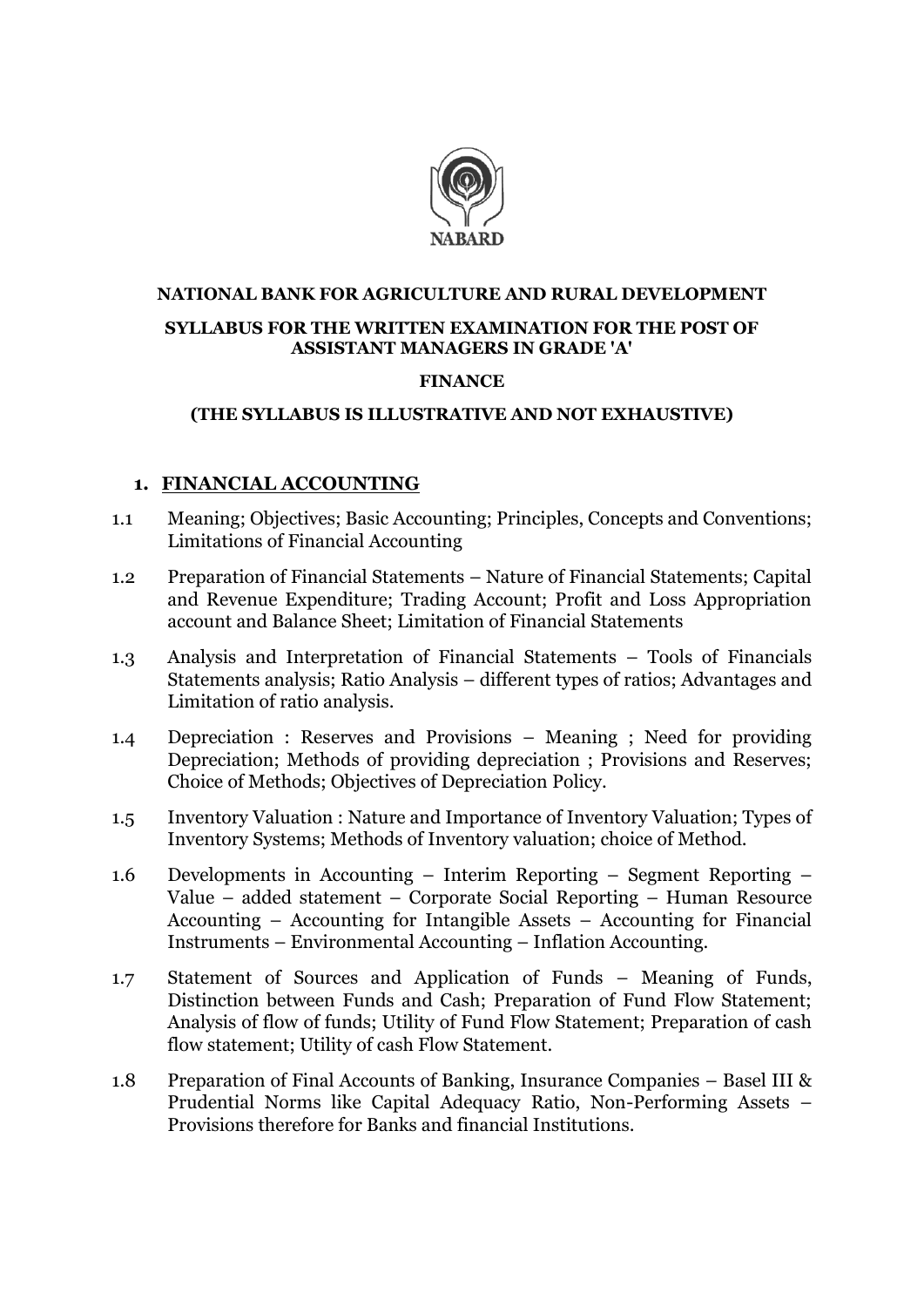### **2. MANAGEMENT ACCOUNTING**

- 2.1 Meaning and scope of Management Accounting; Financial Accounting Vs.Management Accounting; Role of Management Accounting; Function and Position of Controller.
- 2.2 Variable Costing Fixed costs and Variable Costs; Distinctions between variable costing and absorption costing; application of variables costing as a technique; Differential costing and decision making.
- 2.3 Marginal costing Cost volume profit analysis, Profit Planning, Break-even analysis, Break even Point and Break-even chart.
- 2.4 Methods of costing job costing Contract costing Batch Costing Process costing – Unit costing – Operation costing and Operating costing.
- 2.5 Cost of capital Cost of different sources of finance –Weighted average cost of capital – Marginal cost of capital – Concepts of operating and financial leverage – Capital Structure patterns – Designing optimum capital structure – Different sources of finance – Long, medium and short term finance.
- 2.6 Money market and their operations
- 2.7 Business valuations Mergers, Acquisitions and corporate restructuring
- 2.8 Budgetary control Meaning and objectives; operation of Budgeting system; types of Budgets; Preparation of Sales Budget; Production Budget, Cash Budget, Master Budget; Flexible Budgeting; Zero Budgeting.
- 2.9 Standard Costing –Meaning of Standard costing; distinction between Standard Costing and Budgeting Control; Advantages of Standard costing; Setting up of Standards; Variance Analysis – Material, labour and Overheads.
- 2.10 Management Control System : distinction between strategic planning, Operational Control and Management control System; Responsibility Accounting; Transfer Pricing; Tools of Control – Residual Income and Return on Investment; Performance Budgeting; Economic Value added.
- 2.11 Appraisal of firms Objectives, Uniform costing; Ratio Based Comparison; Credit Rating; Risk Assessment.
- 2.12 Appraisal of Projects Methods of appraisal preparation of project report Economic, Technical, Financial Feasibility – Techniques for evaluation of projects like Pay Back Method, Discounted Cash Flow, Net Present Value, Internal Rate of Return, etc. – Sensitivity analysis in capital budgeting – Impact of inflation in capital budgeting – Risk analysis in capital budgeting – Social cost benefit analysis – Simulation and decision tree analysis.
- 2.13 Working Capital Management : Factors affecting working Capital requirements; Assessment of Working Capital; Inventory Management; Receivable Management; Cash Management; Method of Financing working capital; different forms of bank credit; working capital and Banking Policy.

### **3. AUDITING**

3.1 Auditing – Nature and scope – Audit Process – Objectives of audit – basic principles governing an audit – Types of audit – Relationship of auditing with other subjects – Internal Audit and External Audit – Audit & Inspection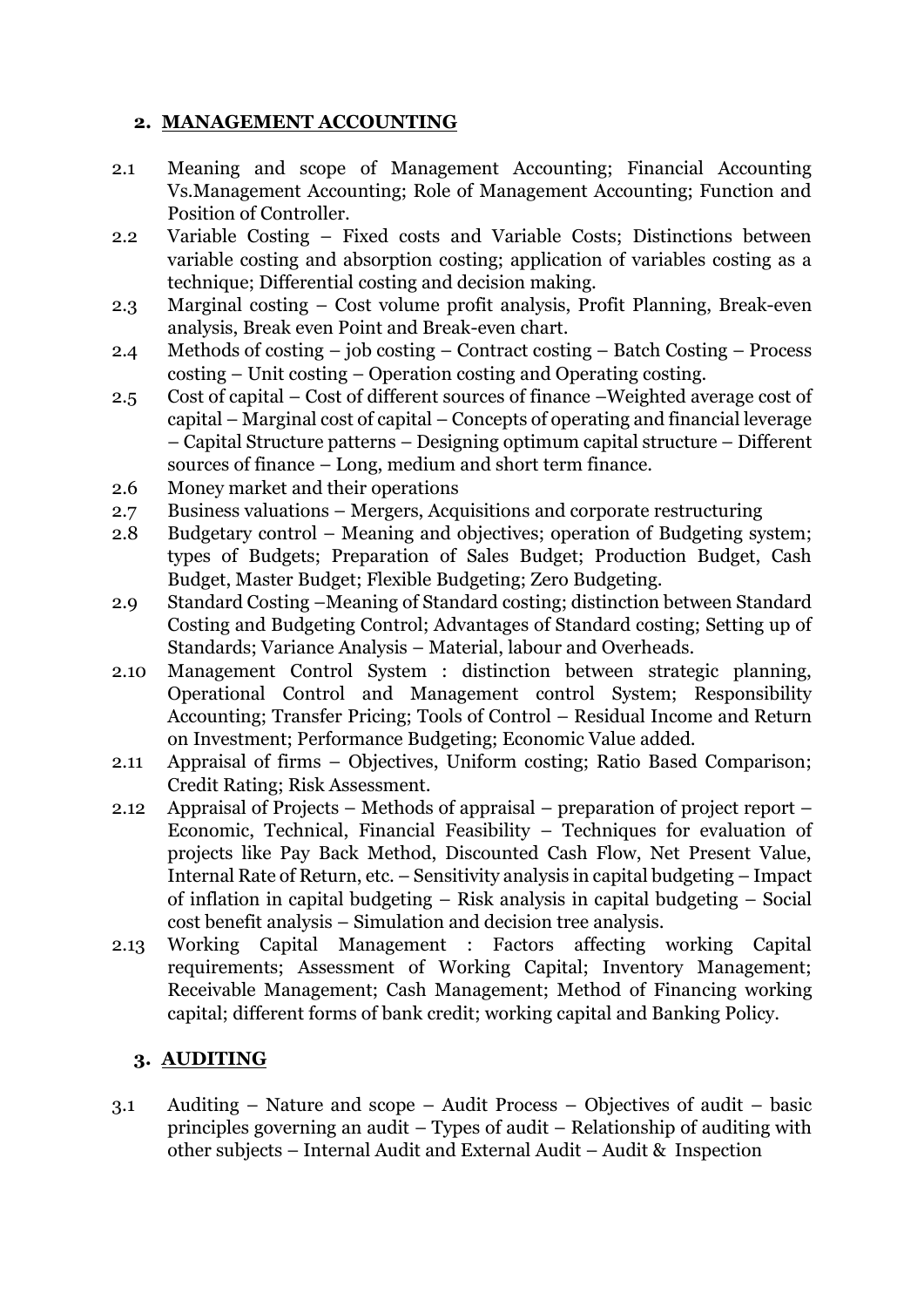- 3.2 Planning and programming of Audit Division of work; supervision and review of audit notes and working papers; planning the flow of audit work.
- 3.3 Conduct of Audit Audit Programme; Audit Note Book; Working Papers and Audit files.
- 3.4 Internal Control Internal Control, Internal Check, Internal Audit and Concurrent Audit.
- 3.5 Vouching General consideration vouching of payments and receipts; Vouching of payment into and out of Bank; Vouching of Goods on consignment, Sale on approval basis, Empties, Sale under hire-purchase system and various types of allowances to customers.
- 3.6 Verification Meaning ; General principles; Verification of Cash in hand and Cash at Bank; Verification and Valuation of Investments and Inventories; Loans Bills Receivables; Free hold and Leasehold property; Debtors, Plant and Machinery; Verification of different liabilities.
- 3.7 Audit of Limited Company Statutory requirements under the Companies Act 1956 – Audit of branches – Joint Audit – Concepts of true and fair materiality and audit risk in the context of audit of companies.
- 3.8 Dividends and divisible profits financial, legal and policy considerations with special reference to depreciation – Audit reports – Qualification and Notes on accounts –Special report on offer documents.
- 3.9 Audit under income tax and indirect taxes Special features of audit of banks, Insurance companies, cooperative societies and Non-banking Financial Companies – Audit of incomplete records – Special audit assignments like audit of bank borrowers – Inspection of special entities like banks, financial institutions, etc. – Investigation including due diligence.
- 3.10 Concept of Cost Audit, Management Audit, Operational Audit, Environmental Audit and Energy Audit.
- 3.11 Audit under computerized environments Computer Auditing Specific problems of EDP audit – need for review of internal control especially procedure controls and facility controls – techniques of audit of EDP output – use of computer for internal and management audit purpose – test packs – computerized audit programme – involvement of the auditor at the time of setting up the computer system.

#### **4 BBA (BANKING & FINANCE)**

Advance Technology in Banking (ATM, Internet Banking, etc.) – Auditing - Business Communication Skills - Business Ethics and Ethos - Business Laws - Banking Theory and Practice - Corporate Law - Counter Operations, Savings Bank, Current Account and Remittances - Data Base Management System - Financial Management - Fundamentals of Computers -Income Tax -International Banking - Legal Aspects of Banking - Loans (Housing, Vehicle, Consumer and Personal loans, etc) - Managerial Economics - Marketing Information System - Merchant Banking & Financial Services - Organization and Management - Organization Theory and Behaviour - Principles & Practices of Banking - Principles and Practices of Management - Quantitative Techniques - Research Methodology - Resource Mobilization and Marketing of Banking Services - Statistic for Management - Strategic Credit Management - Treasury & Risk Management

Topics like Basic Business Statics, Introduction to modern business, Basic business communication, Business Laws, Introduction to computers, Communication and soft skills,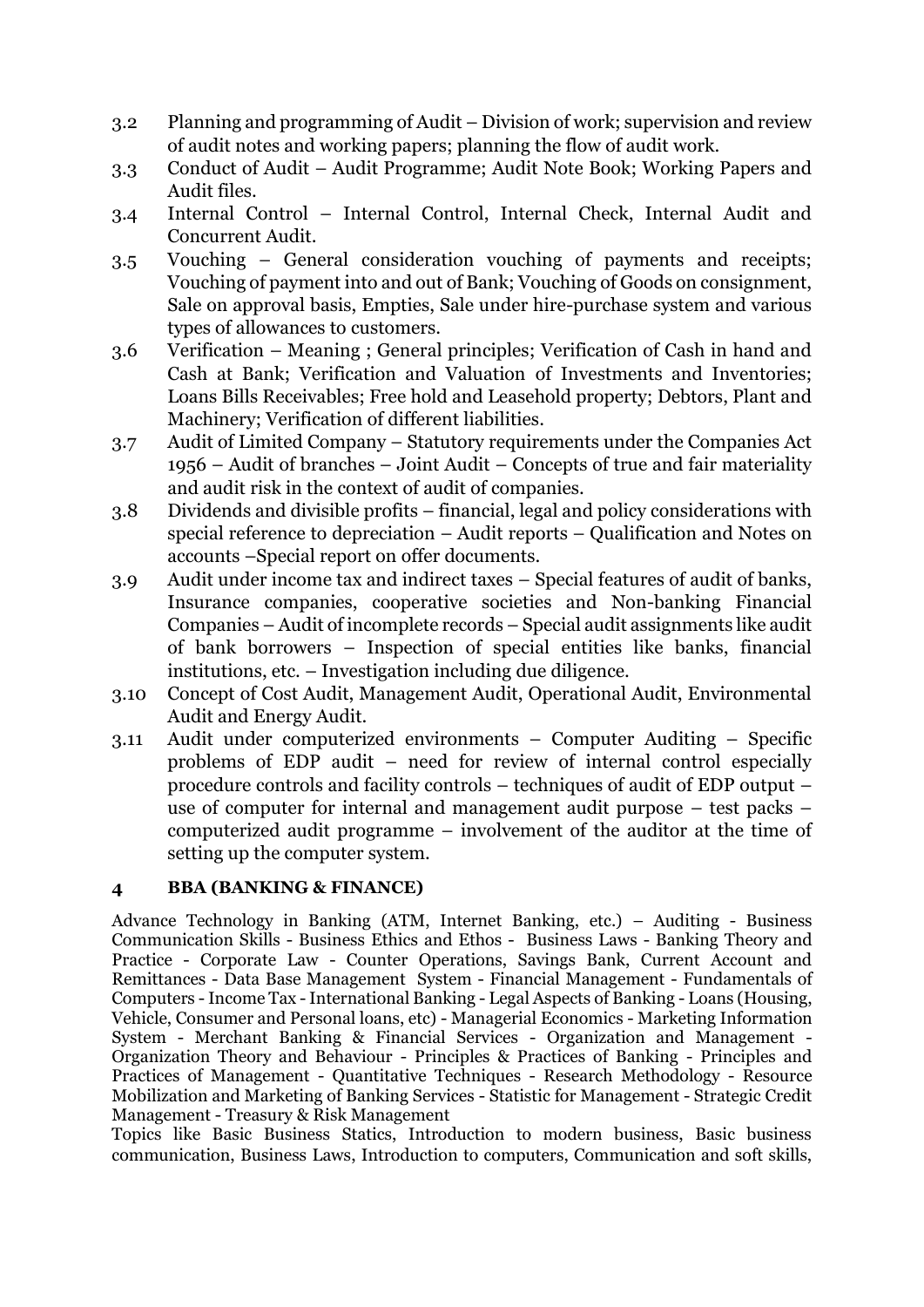micro economics, organizational behavior, operation research, Basic accounting, Macroeconomics, etc.

#### **5. BMS (FINANCE & BANKING)**

Foundation of Human Skills - Introduction of Financial Accounts - Business Law - Business Statistics - Business Communication - Principles of Management I - Introduction to Computers - Business Environment - Industrial Law - Computer Applications in Business - Managerial Economics I - Business Mathematics - Introduction of Cost Accounting - Environmental Management -Management Accounting - Managerial Economics II - Marketing Management - Business Aspects in Banking & Insurance - Production Management & Materials Management - Strategic Management - Productivity and Quality Management - Direct & Indirect Taxes - Export-Import Procedures & Documentation - Cooperatives & Rural Markets - Research Methods in Business - Public Relations Management - Human Resource Management - Service Sector Management - Financial Management - Elements of Logistics Management - Business Ethics & Corporate Social Responsibility - Elective I: - Special Studies in Marketing - Special Studies in Finance - E-Commerce - Project Work - Entrepreneurship & Management of SME - Operation Research - International Finance - Indian Management Thoughts & Practices - International Marketing

\*\*\*\*\*\*\*\*\*\*\*\*\*\*\*\*\*\*\*\*\*\*\*\*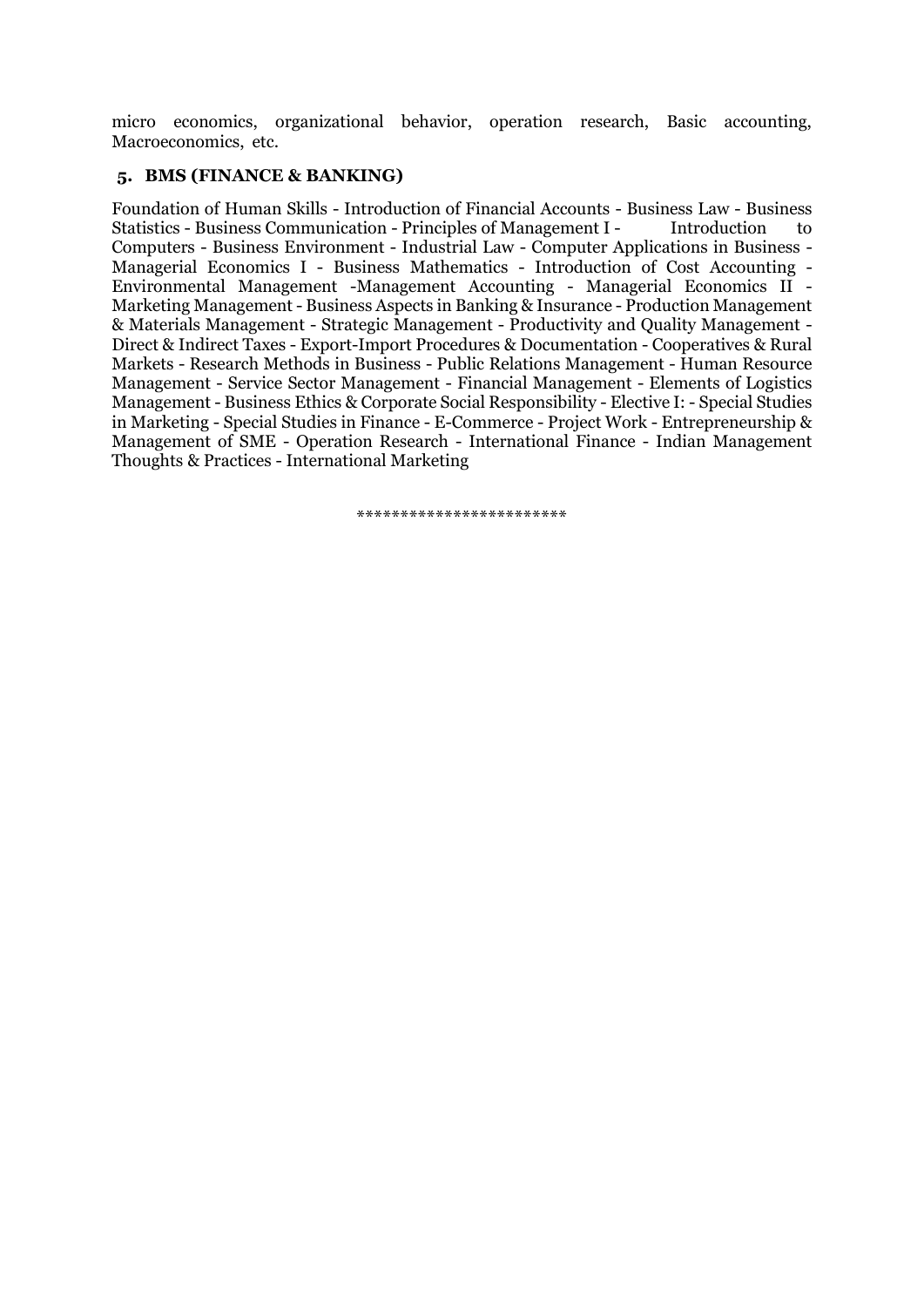# **राष्ट्रीय कृषि और ग्रामीण षिकास बैंक ग्रेड 'ए' मेंसहायक प्रबंधकों केपद केषिए षिषित परीक्षा हेतुपाठ्यक्रम**

# **षित्त (पाठ्यक्रम षिदर्शी हैसंपूणणिहीं)**

## **1. षित्तीय िेिांकि**

- 1.1 अर्थ: उद्देश्य; आधारभूत लेखांकन; सिद्धांत, अवधारणा और परिपाटी; वित्तीय लेखांकन की सीमाएं
- 1.2 वित्तीय विवरण तैयार करना वित्तीय विवरणों की प्रकृति; पूंजीगत और राजस्व व्यय; ट्रेडिंग एकाउंट; लाभ और हानि विनियोग खात और तुलन-पत्र; वित्तीय विवरणों की सीमा
- 1.3 वित्तीय विवरणों का विश्लेषण और व्याख्या वित्तीय विवरणों के विश्लेषण के साधन अनुपात विश्लेषण – अनुपात के विभिन्न प्रकार; अनुपात विश्लेषण के लाभ और उनकी सीमाएं.
- 1.4 मूल्यह्रास : प्रारक्षित निधियां और प्रावधान अर्थ : मूल्यह्रास प्रावधान की आवश्यकता; मूल्यह्रास प्रावधान की पद्धति; प्रावधान और आरक्षित निधि; पद्धतियों का चयन; मूल्यह्रास नीति के उद्देश्य.
- 1.5 सूची मूल्यांकन: सूची मूल्यांकन की प्रकृति और महत्व; सूची प्रणाली के प्रकार; सूची मूल्यांकन की पद्धतियां: पद्धति का चयन.
- 1.6 लेखांकन में प्रगति अंतरिम रिपोर्टिंग खंड रिपोर्टिंग मूल्य अतिरिक्त विवरण कारपोरेट सामाजिक रिपोर्टिंग – मानव संसाधन लेखांकन – अमूर्त आस्तियों का लेखांकन – वित्तीय लिखतों का लेखांकन – पर्यावरणीय लेखांकन – मुद्रास्फीति लेखांकन.
- $1.7$  निधियों के स्रोतों और उपयोग संबंधी विवरण निधियों का अर्थ, निधियों और नकदी के बीच का भेद; निधि प्रवाह विवरण तैयार करना; निधि प्रवाह का विश्लेषण; निधि प्रवाह विवरण की उपयोगिता; नकदी प्रवाह विवरण तैयार करना: नकदी प्रवाह विवरण की उपयोगिता.
- 1.8 बैंकिंग का अंतिम लेखांकन तैयार करना, बीमा कंपनियां बेसल III और विवेकपूर्ण मानदंड जैसे पूंजी पर्याप्तता अनुपात, अनर्जक आस्तियां – बैंकों और वित्तीय संस्थाओं के लिए संबंधित प्रावधान.

## **2. प्रबंधि िेिांकि**

- 2.1 प्रबंधन लेखांकन का अर्थ और दायरा; वित्तीय लेखांकन बनाम प्रबंधन लेखांकन; प्रबंधन लेखांकन की भूमिका; नियंत्रक के कार्य और उनकी स्थिति.
- 2.2 परिवर्तनीय लागत स्थिर लागतें और परिवर्तनीय लागतें; परिवर्तनीय लागत और समावेशन लागत के बीच अंतर; तकनीक के रूप में परिवर्तनीय लागत लागू करना; विभेदक लागत और निर्णय लेना.
- 2.3 सीमांत लागत लागत परिमाण लाभ विश्लेषण, लाभ आयोजना, लाभ-अलाभ विश्लेषण, लाभ-अलाभ बिंदु और ब्रेक-इवन चार्ट
- 2.4 लागत की विधि या पद्धति- जॉब कॉस्टिंग संविदा लागत बैच कॉस्टिंग प्रक्रियागत लागत इकाई लागत –पररचालन लागत और पररचालनात्मक लागत.
- $2.5$  पूंजी लागत वित्त के विभिन्न स्रोतों की लागत पूंजी भारित औसत लागत पूंजी की सीमांत लागत परिचालन और वित्तीय लाभ संबंधी अवधारणा – पूंजी संरचना की पद्धतियां – इष्टतम पूंजी संरचना की रूपरेखा – वित्त के विभिन्न स्रोत – दीर्घ. मध्यम और अल्प कालिक वित्त.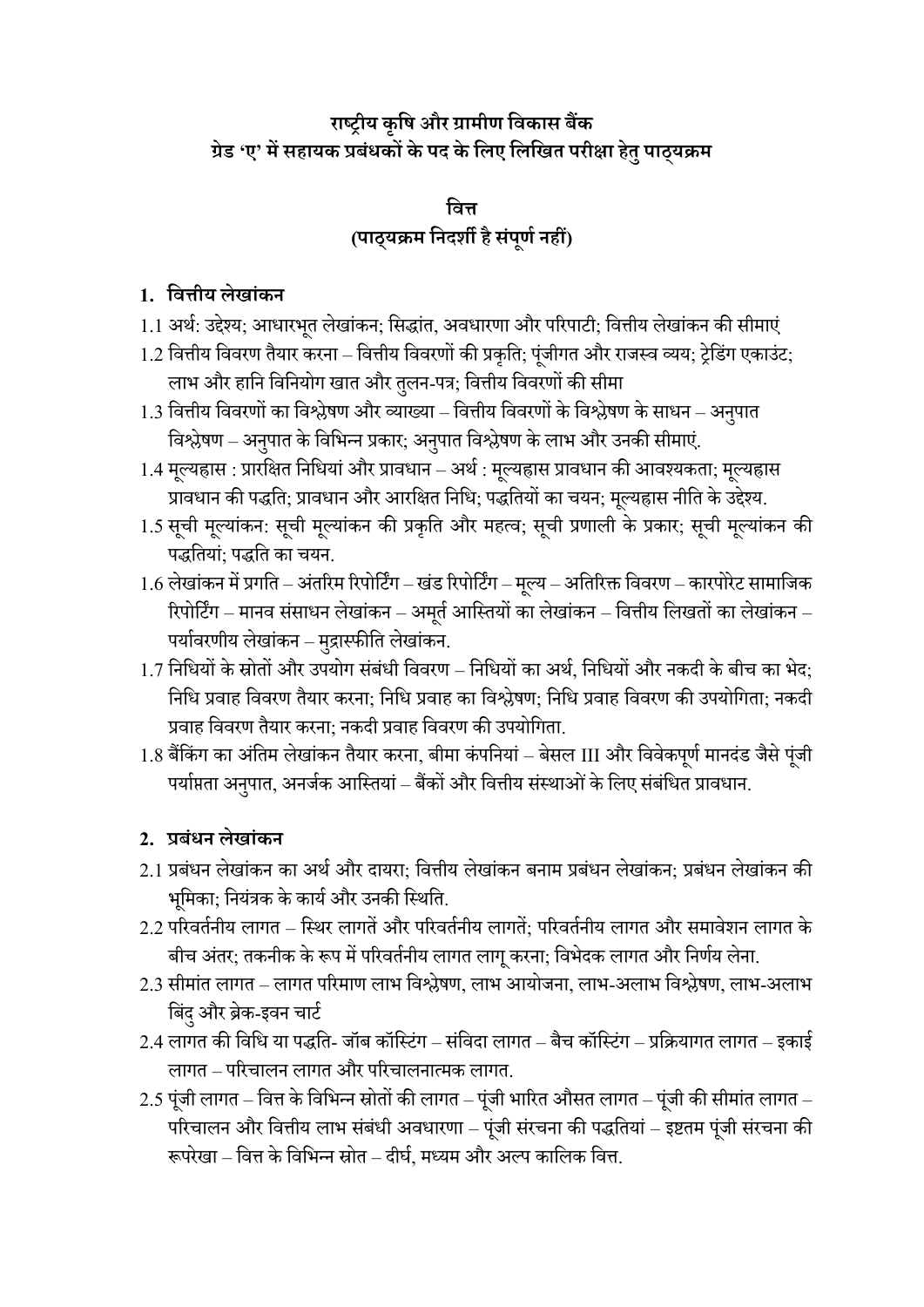2.6 मुद्रा बाज़ार और उनके कार्य

- 2.7 कारोबार मूल्यांकन विलयन, अधिग्रहण और कारपोरेट पुन:संरचना
- 2.8 बजट संबंधी नियंत्रण अर्थ और उद्देश्य; बजटीय प्रणाली का परिचालन; बजट के प्रकार; बिक्री बजट, उत्पादन बजट, नकदी बजट, मास्टर बजट तैयार करना, फ्लेक्सिबल बजटिंग, जीरो बजटिंग.
- $2.9$  मानक लागत मानक लागत का अर्थ मानक लागत और बजटीय नियंत्रण के बीच भेद; मानक लागत के लाभ: मानक निर्धारित करना: अंतर विश्लेषण- सामग्री, श्रम और अतिरिक्त.
- 2.10 प्रबांध सनयांत्रण प्रणाली : नीसतगत आयोजना; पररचालनात्मक सनयांत्रण और प्रबांध सनयांत्रण प्रणाली के बीच अंतर; लागत नियंत्रण; मूल्य संबंधी नियम और विधि; नियंत्रण के साधन – अन्य आय और निवेश पर प्रतिलाभ; कार्यनिष्पादन बजटिंग; इकनॉमिक वैल्यू एडेड.
- 2.11 कंपनियों का मूल्यांकन उद्देश्य, समान लागत, अनुपात आधारित तुलना; क्रेडिट रेटिंग; जोखिम अनुमान.
- $2.12$  परियोजनाओं का मूल्यांकन मूल्यांकन की पद्धतियां परियोजना रिपोर्ट तैयार करना आर्थिक, तकनीकी, वित्तीय संभाव्यता – परियोजनाओं के मूल्यांकन की तकनीक जैसे चुकौती पद्धति, बट्टाकृत नकदी प्रवाह, निवल वर्तमान मूल्य, प्रतिलाभ की आंतरिक दर इत्यादि – पूंजीगत बजटिंग में सूक्ष्मता विश्लेषण; पूंजीगत बजटिंग में मुद्रास्फीति का प्रभाव – सिम्युलेशन एण्ड डिसिजन ट्रि अनेलिसिस.
- 2.13 कार्यशील पूंजी प्रबंधन: कार्यशील पूंजी आवश्यकताओं को प्रभावित करने वाले कारक; कार्यशील पूंजी का आकलन; सूची प्रबंधन; प्राप्य राशि प्रबंधन; नकदी प्रबंधन; कार्यशील पूंजी के वित्तपोषण की पद्धति; बैंक ऋण के विभिन्न प्रकार; कार्यशील पूंजी और बैंकिंग नीति.
- **3. िेिापरीक्षा**
- 3.1 लेखापरीक्षा प्रकृति और दायरा लेखापरीक्षा प्रक्रिया लेखापरीक्षा का उद्देश्य लेखापरीक्षा से संबंधित आधारभृत सिद्धांत – लेखापरीक्षा के प्रकार – अन्य विषयों के साथ लेखापरीक्षा का संबंध – आंतरिक लेखापरीक्षा और बाह्य लेखापरीक्षा – लेखापरीक्षा और निरीक्षण
- 3.2 लेखापरीक्षा की आयोजना और प्रोग्रामिंग कार्य का आबंटन: लेखापरीक्षा नोट और कार्य संबंधी पेपरों का पर्यवेक्षण और समीक्षा.
- 3.3 लेखापरीक्षा संचालित करना लेखापरीक्षा कार्यक्रम; लेखापरीक्षा नोट बुक; कार्य संबंधी पेपर और लेखापरीक्षा की फाइलें.
- 3.4 आंतरिक नियंत्रण आंतरिक नियंत्रण, आंतरिक जांच, आंतरिक लेखापरीक्षा और समवर्ती लेखापरीक्षा.
- 3.5 प्रमाणन– िामान्य सववेचन, अदायसगयों और प्रासप्तयों का प्रमाणन; बैंक मेंऔर बाहरहोनेवाली अदायगी का प्रमाणन; भेजे गए माल का प्रमाणन; अनुमोदन आधार पर बिक्री; माल की उतराई; किराया खरीद प्रणाली के अंतर्गत बिक्री और ग्राहकों के लिए विभिन्न प्रकार के भत्ते.
- $3.6$  सत्यापन अर्थ : सामान्य सिद्धांत; रोकड़ शेष और बैंक में नकदी का सत्यापन; निवेशों और सूचियों का सत्यापन और मुल्यांकन; प्राप्य बिलों के समक्ष ऋण; पूर्ण स्वामित्व और पट्टे पर दी गई परिसंपत्ति – देनदार, संयत्र और मशीनरी; विभिन्न देयताओं का सत्यापन.
- 3.7 मर्यादित कंपनी की लेखापरीक्षा कंपनी अधिनियम 1956 के अंतर्गत सांविधिक अपेक्षाएं; शाखाओं की लेखापरीक्षा – संयुक्त लेखापरीक्षा – सत्य और निष्पक्ष भौतिकता की अवधारणा; तथा कंपनियों की लेखापरीक्षा के संदर्भ में लेखापरीक्षा संबंधी जोखिम.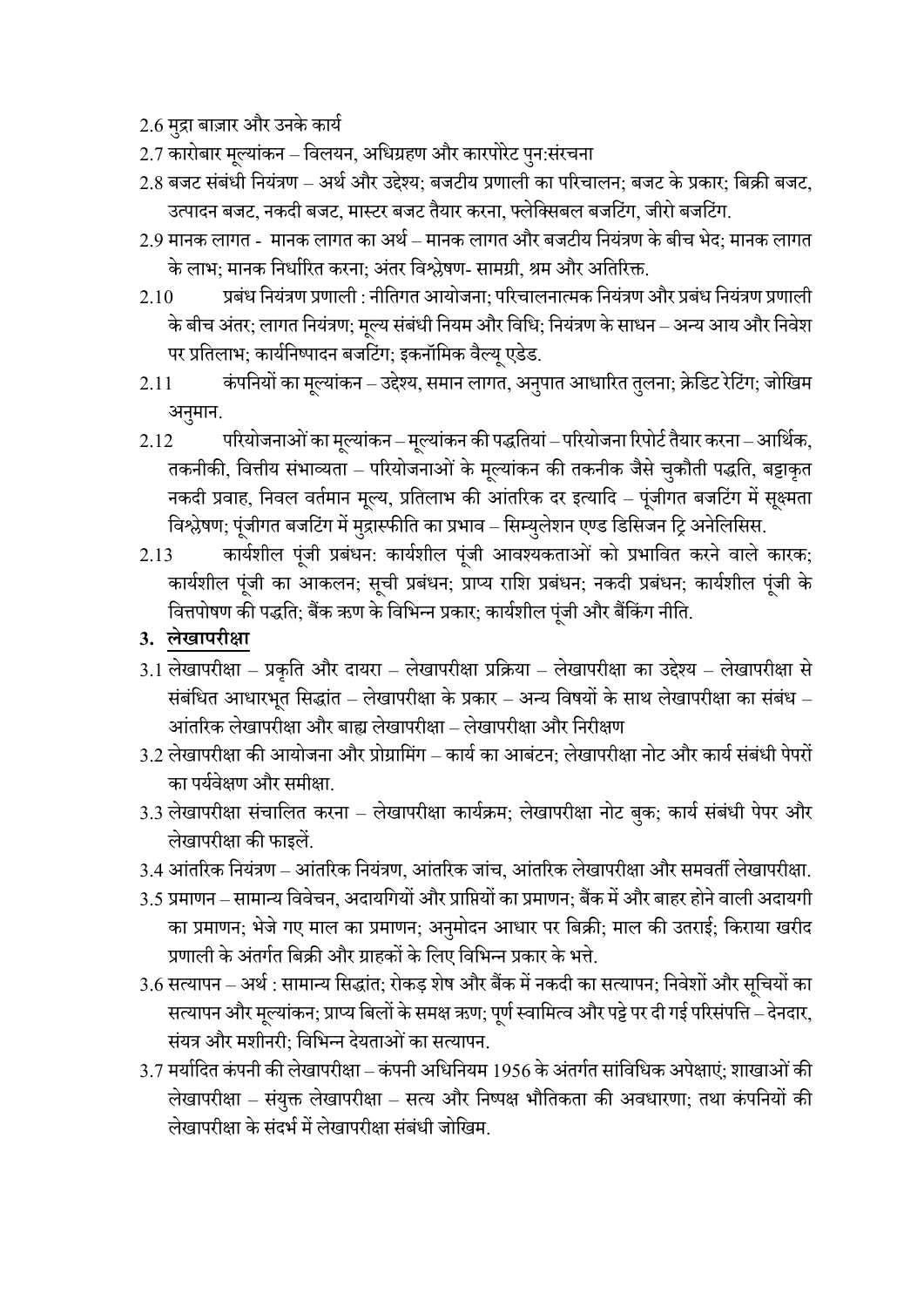- $3.8$  लाभांश और विभाज्य लाभ मुल्यह्रास के विशेष संदर्भ में वित्तीय, विधिक और नीतिगत महत्व लेखापरीक्षा रिपोर्ट – लेखों के संबंध में अर्हता और नोट – ऑफर दस्तावेजों पर विशेष रिपोर्ट.
- 3.9 आयकर और अप्रत्यक्ष करों के अंतर्गत लेखापरीक्षा बैंकों की लेखपरीक्षा की महत्वपूर्ण विशेषताएं, बीमा कंपनियां, सहकारी समितियां और गैर-बैंकिंग वित्तीय कंपनियां – अपर्ण रिकार्डों की लेखापरीक्षा – विशेष लेखापरीक्षा संबंधी कार्य जैसे बैंक उधारकर्ताओं की लेखापरीक्षा – बैंकों, वित्तीय संस्थाओं आदि जैसी विशिष्ट संस्थाओं का निरीक्षण – विशेष जांच पड़ताल सहित अन्वेषण.
- 3.10 लागत लेखापरीिा की अवधारणा प्रबांध लेखापरीिा, पररचालनात्मक लेखापरीिा, पर्यावरणीय लेखापरीक्षा और ऊर्जा लेखापरीक्षा
- 3.11 कंप्यूटरीकृत वातावरण के अंतर्गत लेखापरीक्षा कंप्यूटर लेखापरीक्षा ईडीपी लेखापरीक्षा संबंधी विशिष्ट समस्याएं – आंतरिक नियंत्रण विशेषकर प्रक्रियागत नियंत्रण और सुविधा नियंत्रण की समीक्षा की आवश्यकता – ईडीपी आउटपुट की लेखापरीक्षा तकनीकी – आंतरिक और प्रबंध लेखापरीक्षा प्रयोजन के लिए कंप्यूटर का उपयोग – टेस्ट पेक्स – कंप्यूटरीकृत लेखापरीखा कार्यक्रम – कंप्यूटर प्रणाली स्थापित करते समय लेखापरीक्षकों को शामिल करना.

# **4. बीबीए (बैंषकंग और षित्त)**

उन्नत बैंकिंग प्रौद्योगिकी (एटीएम, इंटरनेट बैंकिंग आदि) – लेखापरीक्षा – व्यवसाय सम्प्रेषण काला – व्यवसाय नैतिकता और आचार – व्यवसाय कानून – बैंकिंग सिद्धान्त और व्यवहार – कॉर्पोरेट कानून – काउंटर परिचालन, बचत बैंक, चालू खाता और धन-प्रेषण – डेटा आधार प्रबंधन प्रणाली – वित्तीय प्रबंधन – कंप्यूटर के मूल तत्त्व – आय कर – अंतरराष्ट्रीय बैंकिंग – बैंकिंग के कानूनी पहलू – ऋण (आवास, वाहन, उपभोक्ता और व्यक्तिगत ऋण आदि) – प्रबंधकीय अर्थशास्त्र – विपणन सूचना प्रणाली – मर्चेन्ट बैंकिंग और वित्तीय सेवाएं – संगठन और प्रबंधन – सांगठनिक सिद्धान्त और व्यवहार – बैंकिंग सिद्धान्त और व्यवहार – प्रबंधन सिद्धान्त और व्यवहार – संख्यात्मक और मात्रात्मक तकनीकें – शोधपद्धति विज्ञान – संसाधन संग्रहण और बैंकिंग सेवाओं का विपणन – प्रबंधन के लिए सांख्यिकी – रणनीतिपरक ऋण प्रबंधन – ट्रेजरी और जोखिम प्रबंधन.

मूलभूत व्यवसाय स्थैतिकी, आधुनिक व्यवसाय परिचय, मूलभूत व्यवसाय सम्प्रेषण, व्यवसाय कानून, कंप्यूटर परिचय, सम्प्रेषण और सॉफ्ट स्किल, व्यष्टि अर्थशास्त्र, सांगठनिक व्यवहार, परिचालन शोध, मूलभूत लेखांकन, समष्टि अर्थशास्त्र आदि जैसे विषय.

## **5. बीएमएस (षित्त और बैंषकंग)**

मानव कौशल का आधार – वित्तीय लेखा परिचय - व्यवसाय कानून – व्यवसाय सांख्यिकी – व्यवसाय सम्प्रेषण – प्रबंधन के सिद्धान्त I - कंप्यूटर परिचय – व्यवसाय परिवेश – औद्योगिक कानून – व्यवसाय में कंप्यूटर के अनुप्रयोग – प्रबांधकीय अर्थशास्त्र I – व्यविाय गसणत – लागत लेखाांकन पररचय – पयाथवरणीय प्रबांधन – प्रबांधन लेखाांकन - प्रबंधकीय अर्थशास्त्र II – विपणन प्रबंधन – बैंकिंग और बीमा के व्यावसायिक पहलू – उत्पादन प्रबंधन और सामग्री प्रबंधन – रणनीतिक प्रबंधन – उत्पादकता और गुणवत्ता प्रबंधन – प्रत्यक्ष और अप्रत्यक्ष कर – निर्यात-आयात पद्धतियां और प्रलेखीकरण – सहकारी और ग्रामीण बाजार – व्यवसाय में शोध पद्धतियां – जनसम्पर्क प्रबंधन – मानव संसाधन प्रबंधन – सेवा क्षेत्र प्रबंधन – वित्तीय प्रबंधन – लॉजिस्टिक्स प्रबंधन के तत्व – व्यवसाय